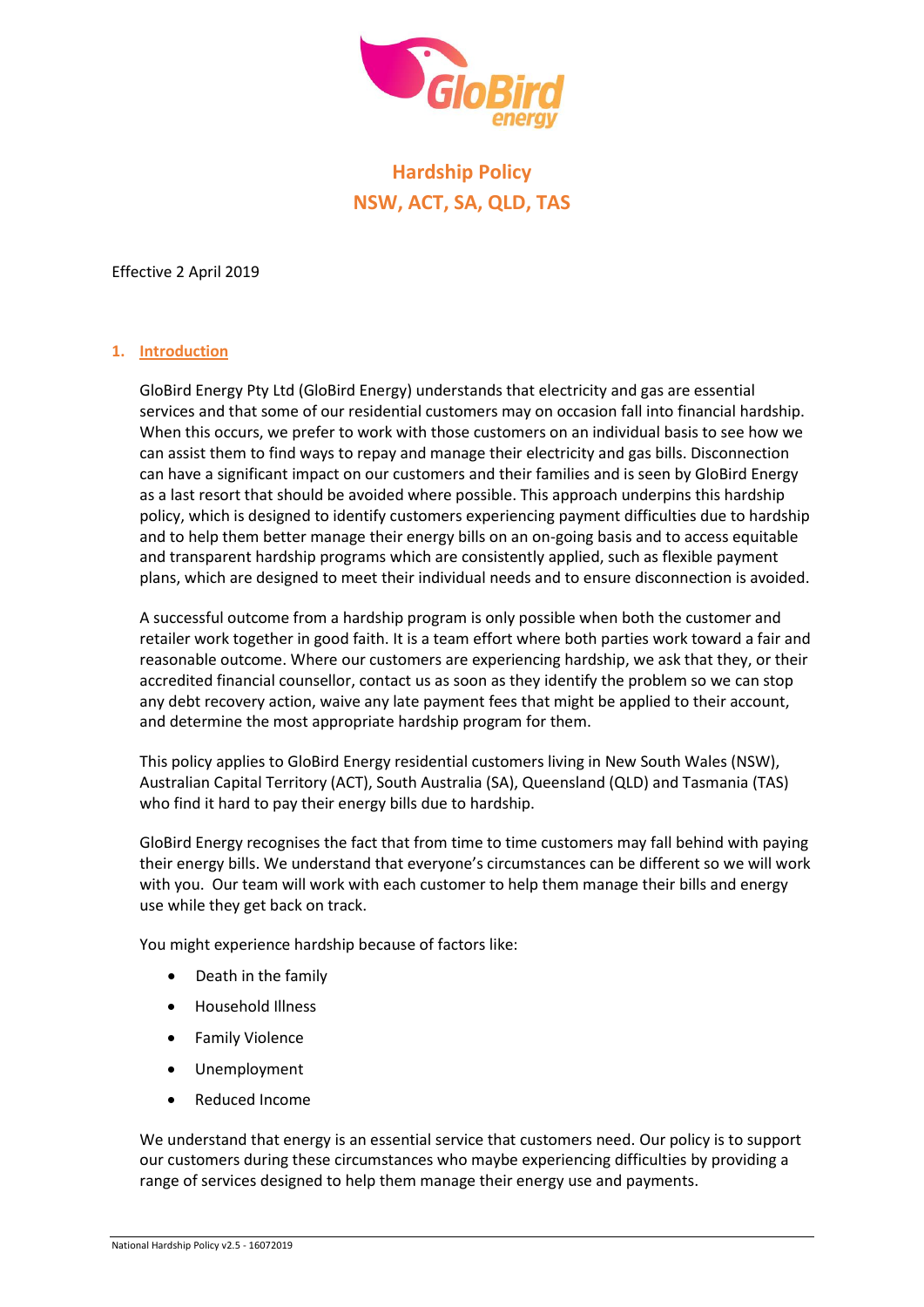So that customers know about this hardship policy, we include easy to understand information about it periodically in our customers' bills or in flyers we send out with their bills.

Under this policy and as part of our overarching responsibilities as a retailer:

- In dealing with a customer who is experiencing payment difficulties due to hardship, we will take into account all of the circumstances of the customer of which we are aware and, having regard to those circumstances, act fairly and reasonably.
- In a timely manner when it is relevant to do so, including on being contacted by a customer, we will give a customer clear information about the assistance available to the customer our customer hardship policy.
- As soon as practicable, we will provide a customer who is entitled to receive assistance under our customer hardship policy with that assistance.

This policy explains:

- What we will do to help you manage your energy bills
- How we consider your circumstances and needs
- Your rights as a customer in our hardship program.

You can elect to have a representative contact us and to act on your behalf, such as:

- A financial counsellor
- Someone who helps you manage your energy bills

We need your consent and instructions to talk to your representative. You can give that consent and those instructions in person, over the phone, or in writing. We will engage with your representative as we would with you, and consistent with consent and instructions*.*

#### **2. Definition of hardship**

Consistent with the law, including the National Energy Retail Law, we define hardship as being when a residential customer intends to pay their electricity or gas bills when due but does not have the financial capacity to do so. There can be many causes of financial hardship, for example, loss of employment, injury, disability, unexpected one-off expenses or an unusual and unforeseen change in a person's circumstances.

#### **3. Your commitments**

A successful outcome from a hardship program is only possible when both you and we work together in good faith. Accordingly, by entering into a hardship program with us, you will be making a commitment to abide by its conditions.

You will also need to keep in contact with the debt management team on a regular basis in relation to your participation in the hardship program. In particular you will need to make yourself contactable and you will need to let us know of any relevant change in your financial circumstances.

If your hardship program includes a payment plan, you will need to make your regular payments under that plan.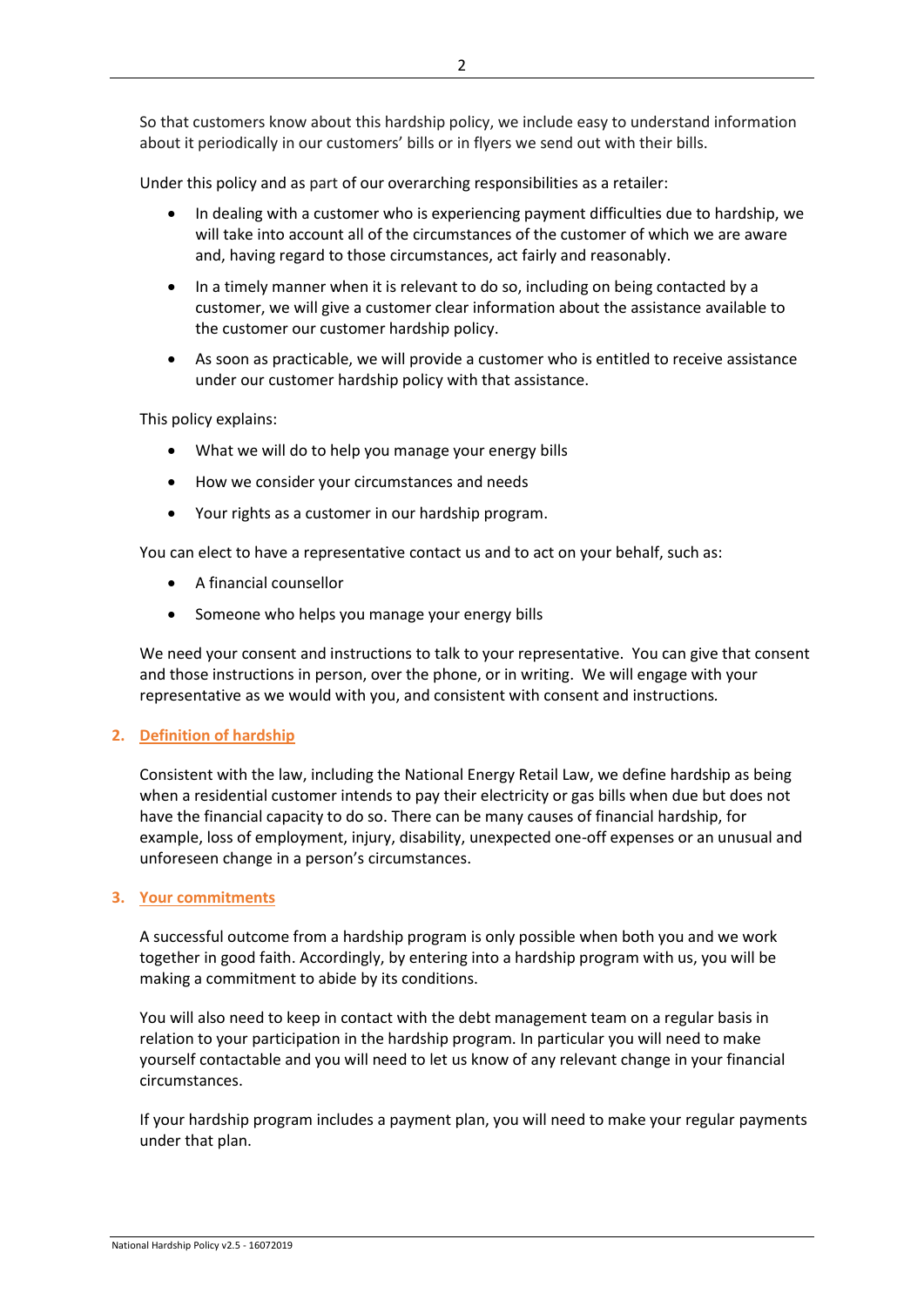#### **4. What we will do to help you**

If you are a residential customer with outstanding bills, you are entitled to assistance to make it easier for you to pay your on-going bills, repay your arrears, lower your energy costs and reduce any debt that starts to accrue on your account.

We encourage residential customers who have fallen into financial hardship, or think they might be at risk of hardship, to self-identify by calling our general enquiries line and ask to speak to a member of our debt management team. To this end, all our bills and collection notices let customers know that they can contact us at any time to talk about their payment difficulties.

Alternatively, a residential customer experiencing hardship can have his or her accredited financial counsellor notify us of the hardship situation.

We also monitor accounts and look for early indicators that can help us independently identify a customer who may be experiencing financial hardship. Some of the things that indicate to us that there might be hardship are:

- If the account has a history of late or missed payments
- If there is a sudden change in payment patterns
- If the customer requests an extension on their due payments
- If there is unresolved debt on the account

We will tell you about our hardship program if:

- You tell us you are having trouble paying your bill
- You intend to pay your energy bills but do not have the financial capacity to do so
- You are referred to our program by a financial counsellor or other community worker
- We are concerned that you may be experiencing financial hardship

We will recommend you speak to a GloBird Energy staff member to help you join our hardship program if you:

- Are experiencing either temporary or long-term hardship
- Have a history of late payments
- Broken payment plans
- Requested payment extensions
- Received a disconnection warning notice
- Been disconnected for non-payment

We can also support you to join our hardship program if you tell us:

- You are eligible for a relief grant or other emergency assistance
- You have personal circumstances where hardship support may help. For example, death in the family or job loss

You may have trouble paying your bills for other different reasons.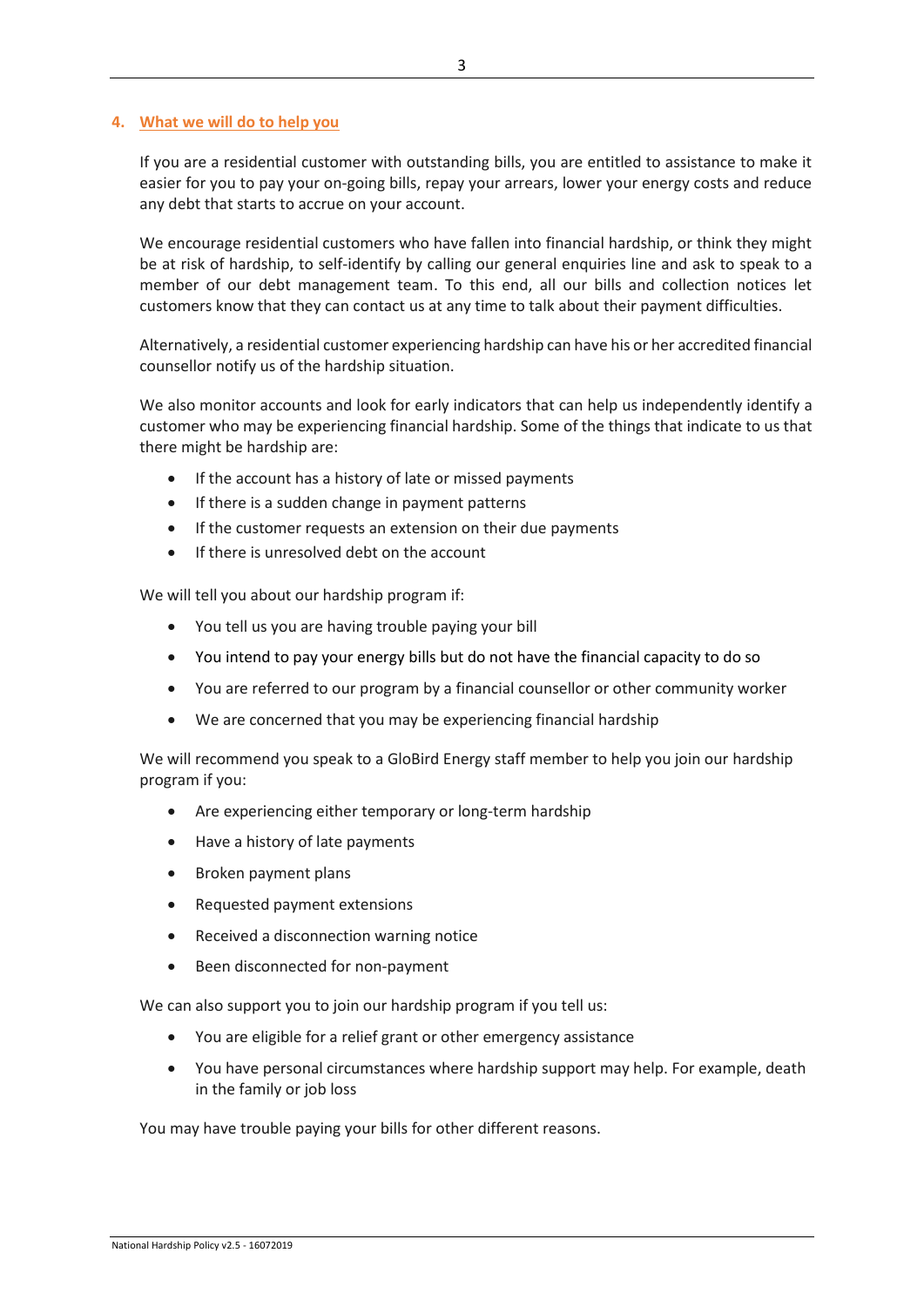The type of assistance can vary depending on your circumstances. GloBird Energy have assistance programs and payment plans available. Customers adhering and agreeing to their set program and plan, we will ensure that their energy supply will not be disconnected.

Please contact us so we can discuss your individual situation.

Our staff are specially trained to help you with hardship.

Our staff will:

- Ask you a few questions about your circumstances
- Work out if you can join the hardship program

We will assess your application for hardship assistance within 5 business days of you or your support person contacting us or of us independently identifying that you are in hardship, we will contact you over the phone to let you know that we are aware of your financial hardship and that, if you would like our assistance, the next step is for us to make a decision about your eligibility for a hardship program.

To be eligible for a hardship program you must meet the following criteria, which we use to ensure all hardship customers are treated equitably and consistently:

- Have an active residential customer account
- Be experiencing either temporary or long-term financial hardship
	- o temporary hardship is when you have experienced a sudden change in your circumstances which temporarily prevents you from paying your current bill
	- o long-term hardship is where unexpected and/or potentially prolonged change in your circumstances or an unforeseen event makes it difficult for you from paying your energy bills over an extended amount of time
- demonstrates a willingness to pay such as:
	- o making part or attempting to make payments towards their account
	- o contacting us as soon as possible when experiencing payment difficulties
	- o seeing a financial counsellor
- Have a debt outstanding which cannot be paid before the next bill renders

We aim to complete our assessment of your eligibility for a hardship program and we will let you know whether you have been accepted into our hardship program within 10 business days from receipt of your application.

If we assess you as ineligible, we will provide you with our reasons for our decision. If this occurs, you can request an internal review of the decision. The review will be made by the head of the debt management team and you will receive an answer within 10 business days.

If you are accepted into our hardship program, then as the next steps we will:

- Provide you information on all our payment options available
- Access Centrepay
- Tell you if you are on the right energy plan or if there is a better plan for you
- Tell you about government concessions, relief schemes or energy rebates you may be able to receive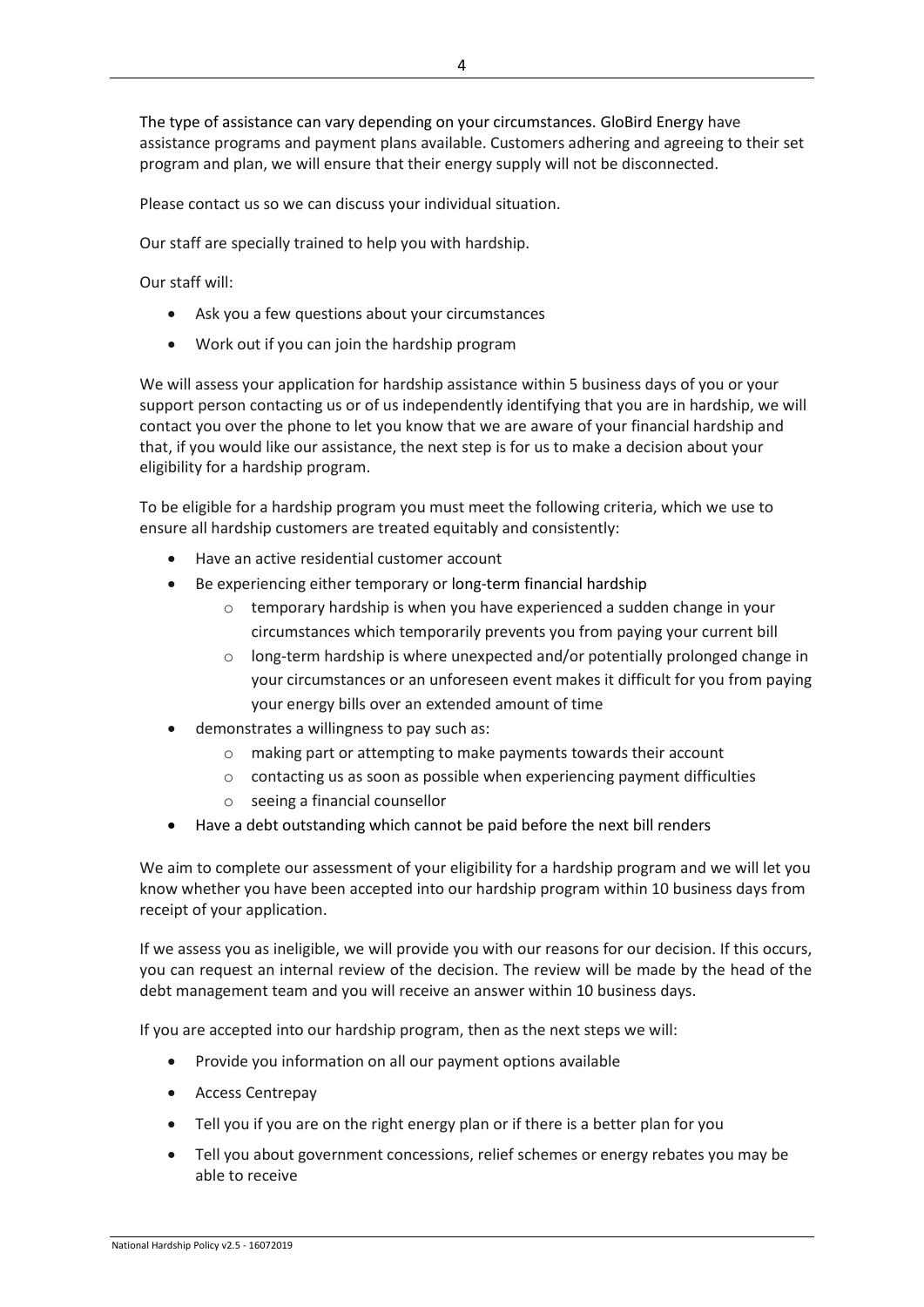- Give you ideas about how to reduce your energy use by providing energy efficiency advise
- Talk to you about a payment plan that suits your circumstances and at the same time, we will waive any late payment fee applied on your account

As soon as we have settled with you and you have accepted a hardship program, we will send you a letter confirming your acceptance into the hardship program. The letter will explain all aspects of the program and include a copy of this hardship policy.

At any time, we can send you a free copy of our hardship policy upon request. The copy will be sent to you in accordance with your preferred method of receiving written communication from us.

All customers facing financial difficulty will be treated with respect, sensitivity and empathy. We take our customers privacy seriously. All customers information remains private and confidential and is in line with our Privacy Policy available on line at [www.globirdenergy.com.au/legal/privacy](http://www.globirdenergy.com.au/legal/privacy)

# **5. Your responsibility:**

We are happy to work with you while you do what you can to try and manage your energy usage and payments.

It is important that you work cooperatively with us to agree:

- The amount you can afford to pay on a regular basis, and if there is likely to be a change to your current situation that could affect your ability to meet any agreed payment schedule, and any other information you can think could help us asses the best payment plan for you
- To pay the amounts set out in any agreed payment schedule in full and on time
- To tell us if there's any change in your circumstances that may impact your ability to make payments
- To tell us if your details have changed so our records are updated
- To remain contactable and to engage with us so that we can work together to review any payment arrangement
- To evaluate how efficiently you are using power and find ways to reduce it
- To work towards securing any government concessions or grants, and Centrepay benefits, that you may be eligible for
- To work with us in identifying ways to lower your energy costs and usage
- To contact us should you miss or are unable to make a payment by its due date

# **6. Our responsibilities:**

We will take ongoing steps to assist you throughout the duration of your arrangement while you are in the hardship program and support you to successfully complete the program till you are back on track and can manage your situation or until you are no longer in hardship.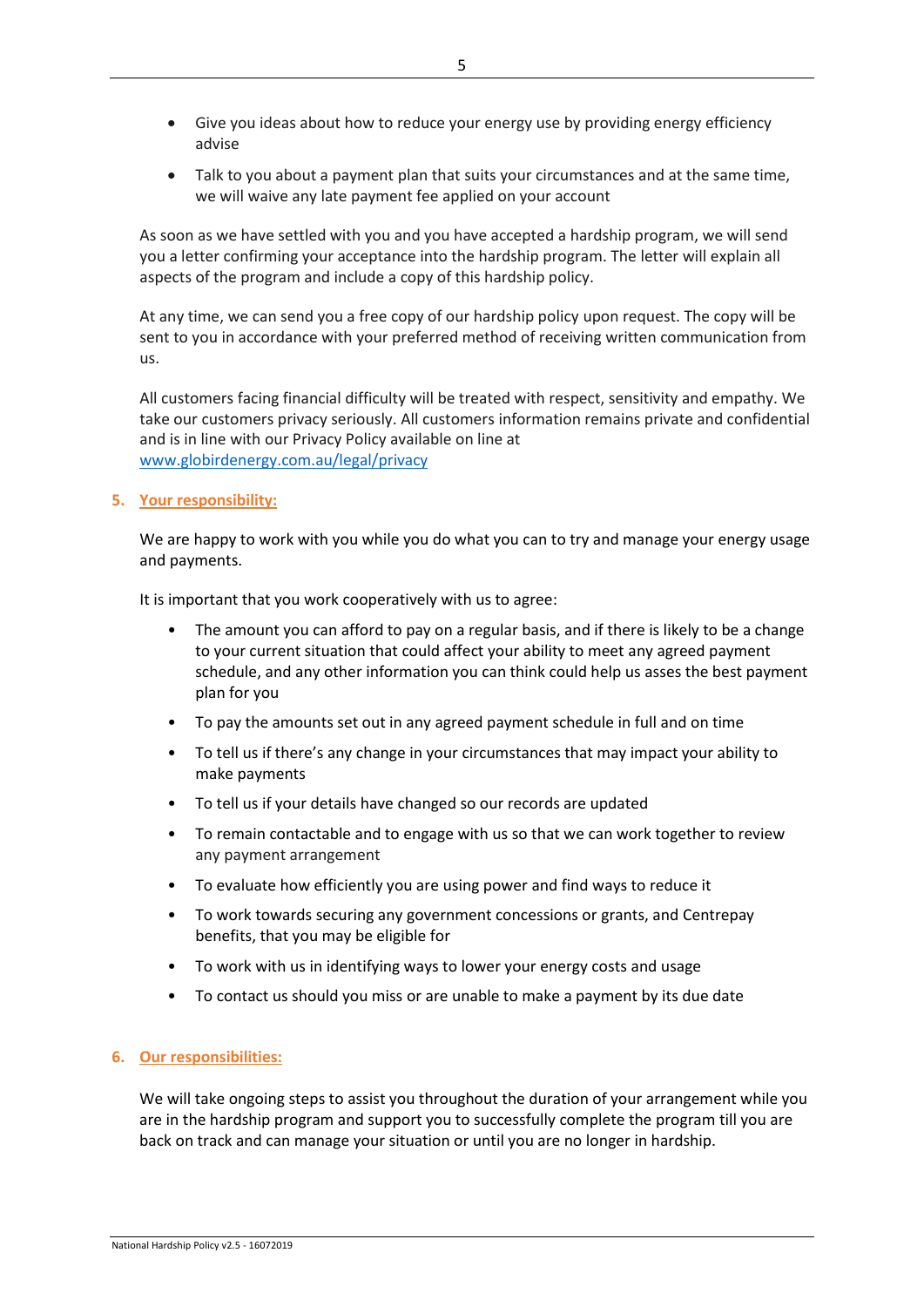*What we will do:*

- Regularly monitor your payments and bills
- Engage in regular dialogue with you
- Regularly review your schedule
- Notify you of any missed payments, if your account is in credit, or any abnormal consumption
- Provide you with regular updates on progress toward reducing arrears
- Notify you when your arrangement has been completed
- Reset another arrangement (if required) on the provision you are still eligible
- Continue to provide you any further assistance (if required) to help you manage your situation

An account manager will be assigned to your account. Your account manager will be responsible for ensuring that your account is managed in accordance with your hardship program, the hardship policy and your rights under your electricity or gas agreement. You can ask your account manager for information about these rights.

Your account manager will be responsible to notify you of any missed payments via phone or letter. They will also review your hardship program on a regular basis, to ensure it is still suitable for you and your circumstances. By reviewing your account will give your account manager the opportunity to discuss with you your progress and make any changes to the plan that might be required.

Your account manager, from time to time, will discuss with you the possibility of increasing regular payments in order to align payments more closely with your ongoing consumption and the reduction of debt, to work towards a sustainable position. These discussions are held with careful consideration with your capacity to pay.

We ask that you keep in contact with your account manager and keep us informed of your situation and any relevant changes to your circumstances so we can best manage the process, and review your hardship program if you or we think it might need to change.

# **7. Payment Options - What we will do**

There are different options available to hardship customers, including:

- Payment plans
- Centrepay

When you are in our hardship program, we will offer you flexible payment options to suit your individual situation.

To make your payment plan, we will consider:

• How much you can pay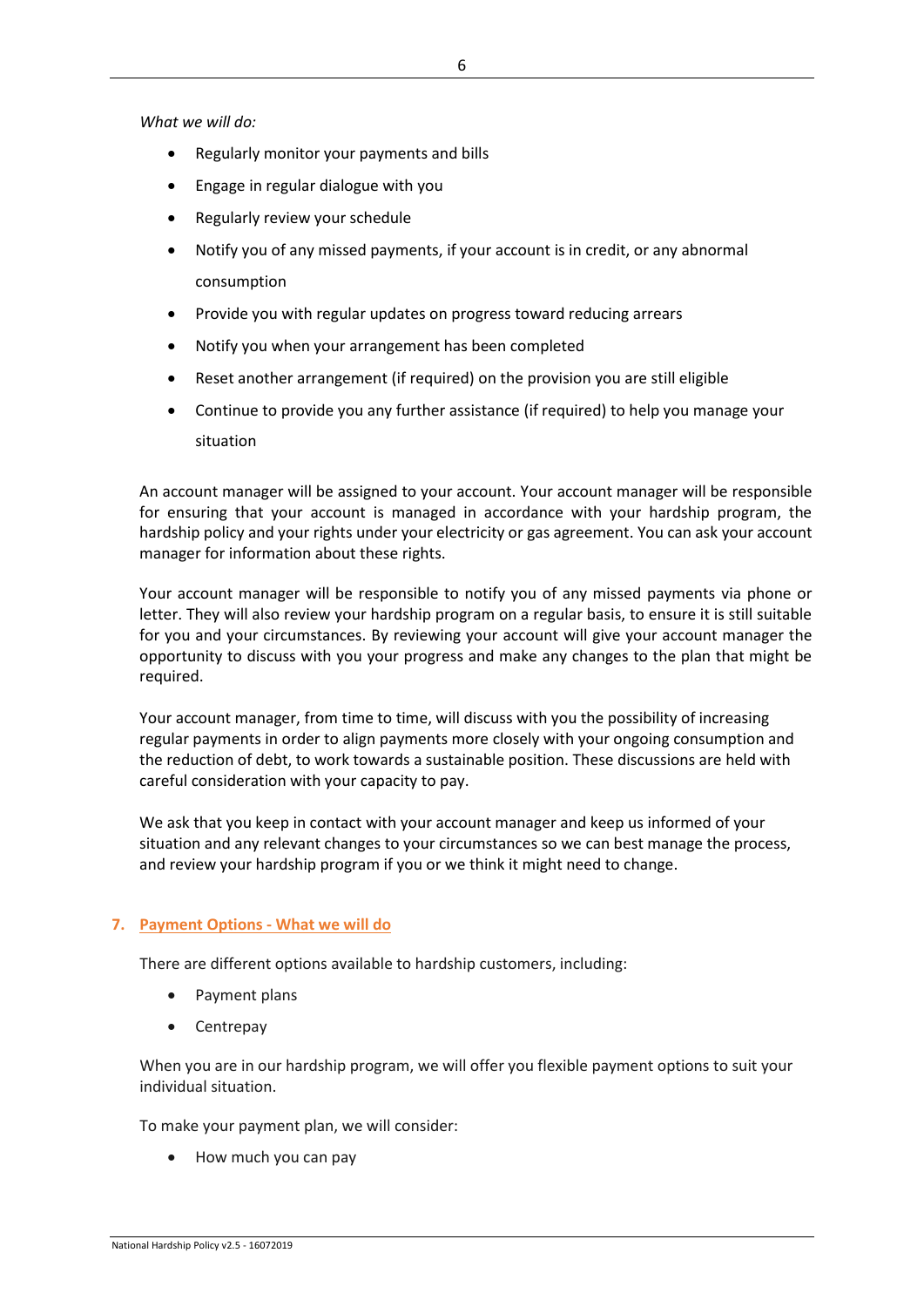- How much you owe
- How much energy we expect you will use in the next 12 months

This will help us figure out a payment plan that is right for you.

We will offer a payment plan to suit your situation. This will include payments to cover

- What you owe
- An amount to cover your energy use

Once we agree to a payment plan, then as the next step we will send you information including:

- Who you can contact for more help
- How long the payment plan will go for
- The amount you will pay each time
- How many payments you will need to make
- When you need to make your payments (the frequency of the payments)
- How we worked out your payments

At any stage while you are in the program, you can contact us if you wish to discuss increasing or decreasing your scheduled payments. As the next step, the team will ensure that your payments are matched to your particular circumstances and to the level of arrears on the account. The team may also vary payment plans to accommodate the relevant circumstances.

You can choose to use Centrepay, if you are eligible.

Centrepay is a free service you can use to help pay your bills. Centrepay can automatically take an amount of money from your Centrelink payments to go towards energy bills and expenses.

We will see if another energy plan may be better for you. If you agree, we can transfer you to a better energy plan for free.

Depending on the rules in our hardship policy, we may be able to remove some debt, fees or charges you owe.

If you miss a payment, we will contact you to see if you need help. We will contact you via email, SMS or phone explaining our process and that you have missed a payment plan instalment.

#### **8. What you must do:**

Tell us if your situation changes and you can no longer make payments in your plan. As the next step, we can then review your payment arrangements.

Tell us if your contact details have changed so our records are updated.

We may stop helping you if you:

- Stop making payments under your plan
- Do not tell us when your contact details change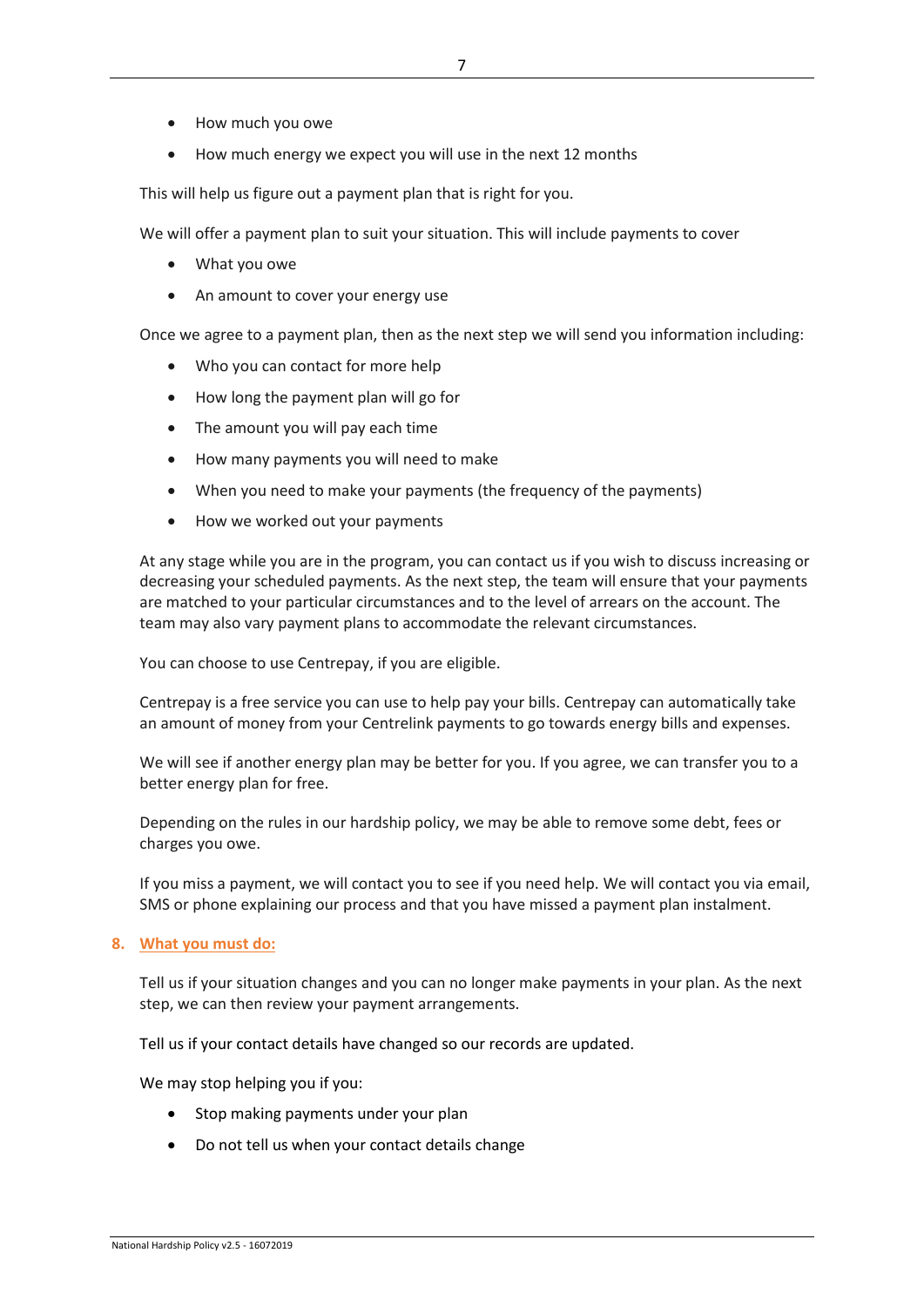If you have had two payments plans cancelled in the last 12 months because you did not follow your plan:

- We do not have to offer you another plan
- We might disconnect your energy

## **9. Other support to help you pay your energy bill:**

Depending on the state or territory you live in there are other supports to help you pay your energy bills.

## *What we will do:*

We will tell you about other ways you can get help to pay your energy bill, such as

- Government relief schemes
- Energy rebates
- Concession programs
- Financial counselling services

## Government Concessions and Grants

There are a number of State and Territory Government energy bill assistance programs, offering rebates or concessions for low income, life support and medical needs customers.

As part of our assessment of the options available to you, we will work with you to ensure that you receive all of the Government support you are eligible for, including helping you with application forms if need be.

NSW - customers can access the following grants and rebates:

- a) NSW Low Income Household Rebate
- b) Life Support Rebates
- c) Medical Energy Rebate
- d) Energy Accounts Payment Assistance (EAPA)
- e) Family Energy rebate

For further information, visi[t https://energysaver.nsw.gov.au/contact](https://energysaver.nsw.gov.au/contact) or <https://www.service.nsw.gov.au/transaction/apply-family-energy-rebate-retail-customers>

Queensland - customers can access the following concessions and assistance:

- a) Electricity Concession
- b) Reticulated Natural Gas
- c) Electricity Life Support Concession Scheme
- d) Medical Cooling and Heating Electricity Concession
- e) Home Energy Emergency Assistance (HEAA)
- f) Seniors Electricity and Gas Rebates

For further information, phone 13 74 68 or visit [www.communities.qld.gov.au](http://www.communities.qld.gov.au/)

South Australian - customers can access the following rebates and concessions: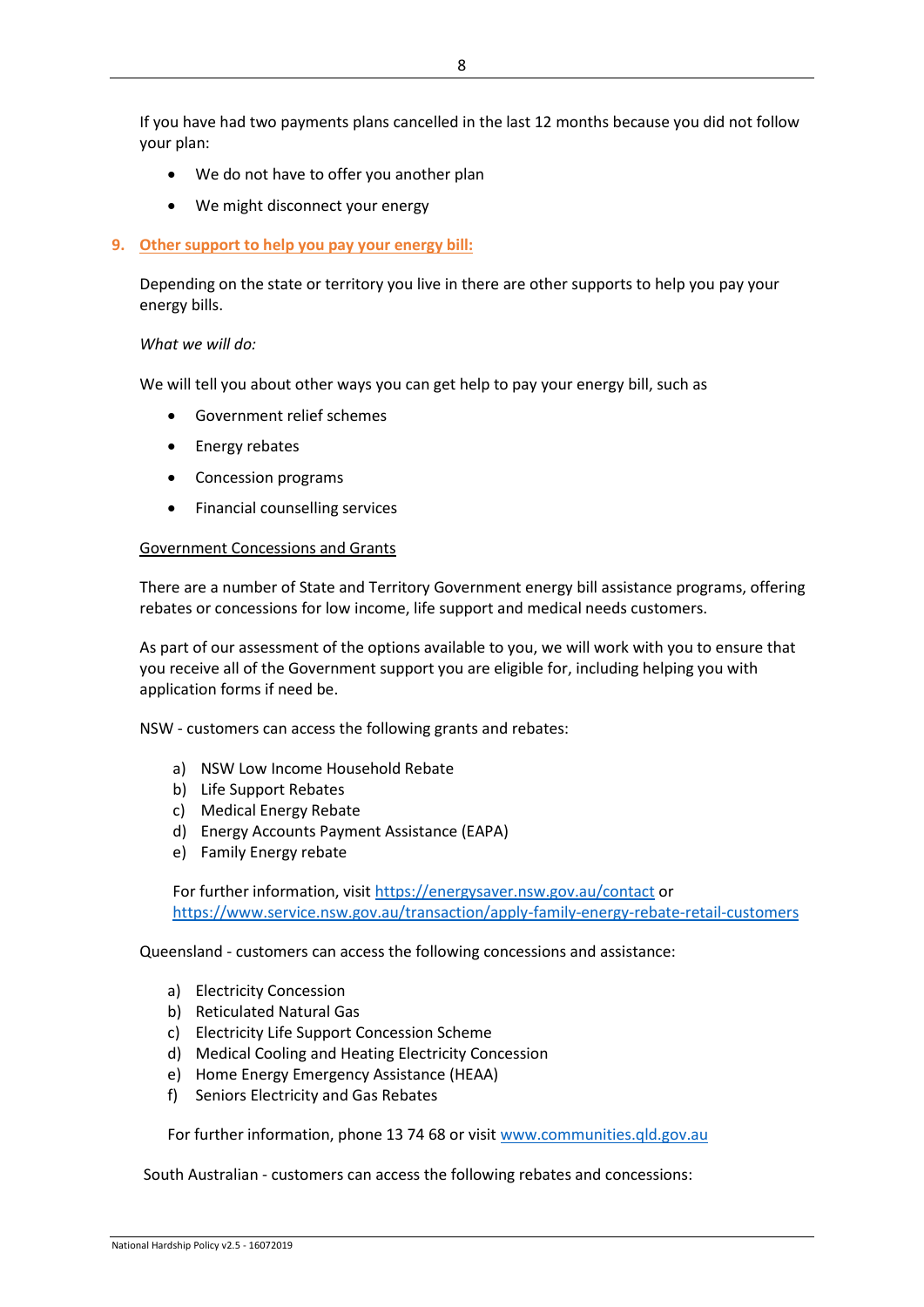- a) Energy Concession
- b) Emergency Financial Assistance
- c) Residential Parks Residents Concession
- d) Electricity Transfer Rebate
- e) Medical Heating and Cooling concession

For further information, phone 1800 307 758 or visi[t www.dcsi.sa.gov.au](http://www.dcsi.sa.gov.au/)

Tasmania - customers can access the following grants and concessions:

- a) Annual Electricity Concession
- b) Heating allowance
- c) Life Support Concession
- d) Medical Cooling Concession

For further information, or the concessions information line on phone 1300 135 513 or visit [www.concessions.tas.gov.au](http://www.concessions.tas.gov.au/)

#### Financial Counselling Services

We may suggest some extra support by referring you to a free accredited financial counsellor in your area, welfare agencies, and some are listed below

[www.lifeline.org.au](http://www.lifeline.org.au/) [www.missionaustralia.com.au](http://www.mission.com.au/) [www.salvos.org.au](http://www.salvos.org.au/) [www.wesleymission.org.au](http://www.wesleymission.org.au/) [www.bsl.org.au](http://www.bsl.org.au/) [www.kildonan.org.au](http://www.kildonan.org.au/) (Uniting Care) http://www.ndh.org.au/

We may also direct you to the National Debt Helpline via their free 1800 number.

*What we need you to do:*

If you find out you are eligible for these programs, let us know as soon as possible so we can help you.

#### **10. Other programs and services:**

As a hardship customer, you can access a range of programs and services to help you.

We can provide you:

- specific advice about what your future energy costs are likely to be and how you can lower them
- energy saving tips and information on how you are tracking with reducing your energy costs
- ensure that you are on the most appropriate tariff/plan based of on your usage pattern
- options for conducting energy audits via telephone or in your home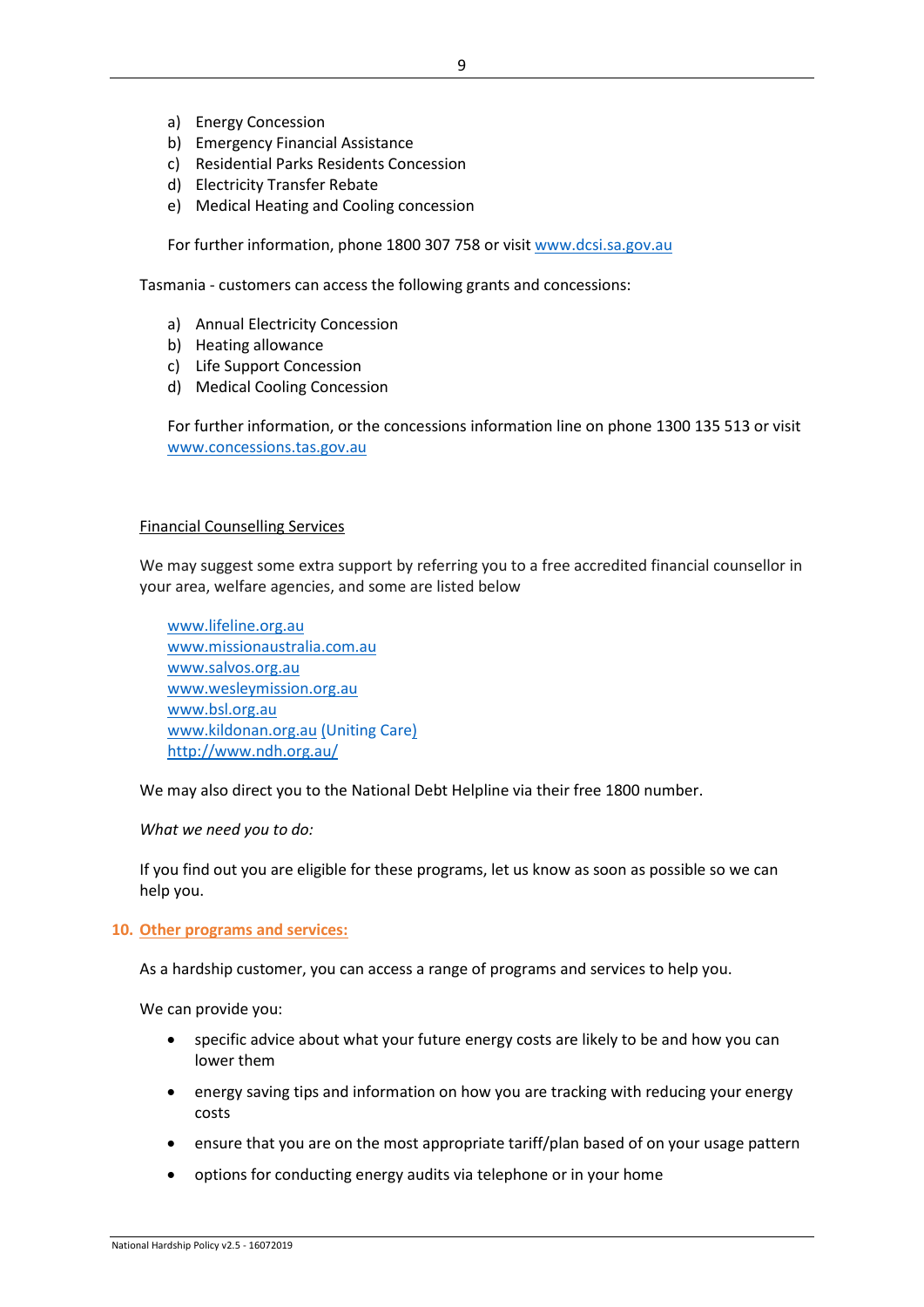## *What we will do:*

If you contact us regarding those programs and services then, as the next step, we will consider your individual situation to find the right programs or services that meets your needs.

## Checking you have the right plan

## *What we will do:*

When you join our hardship program, then as one of the next steps we will talk to you about your energy use and whether you are on the right plan.

If we think there is a better energy plan for you, we will:

- Explain why the plan is better
- Ask if you would like to transfer to the new plan for free

We will only talk to you about energy plans the we can offer. To do so you must engage with us and remain contactable so we can work with you to find the most appropriate plan for your circumstances.

#### Helping you save energy

Using less energy can save you money

#### *What we will do:*

When you join our hardship program, we can give you tips to use less energy. This can be different depending on the state or territory you live in.

The best way of managing your electricity or gas bill is by making sure your energy use is as efficient as possible.

Energy efficiency measures, which reduce your energy consumption will also reduce your electricity or gas bills.

We can offer general advice about energy efficiency and can undertake telephone energy audits for you to assist in identifying ways that you can reduce energy usage.

You may be able to improve your energy efficiency and reduce your electricity or gas use by replacing any old, inefficient appliances you use with new, more efficient appliances. We will provide you with information about energy efficient appliances that might help you manage and reduce your energy consumption, and where you can purchase these appliances. We may also offer to assist you to obtain finance or access concessions or other support, such as Government grants, that may be available to help you purchase such appliances, if we think that this is the best way for you to manage your bills.

If you have been experiencing hardship for a relatively long time and has accumulated a relatively high level of debt or this is otherwise appropriate, we may offer to send a representative to your premises to conduct an energy efficiency field audit to identify further opportunities to reduce energy use. We would only do this with your consent, after having provided you with information about the likely cost to you of the field audit. We would share equally the cost of any field audit with you, and, before seeking your consent, would let you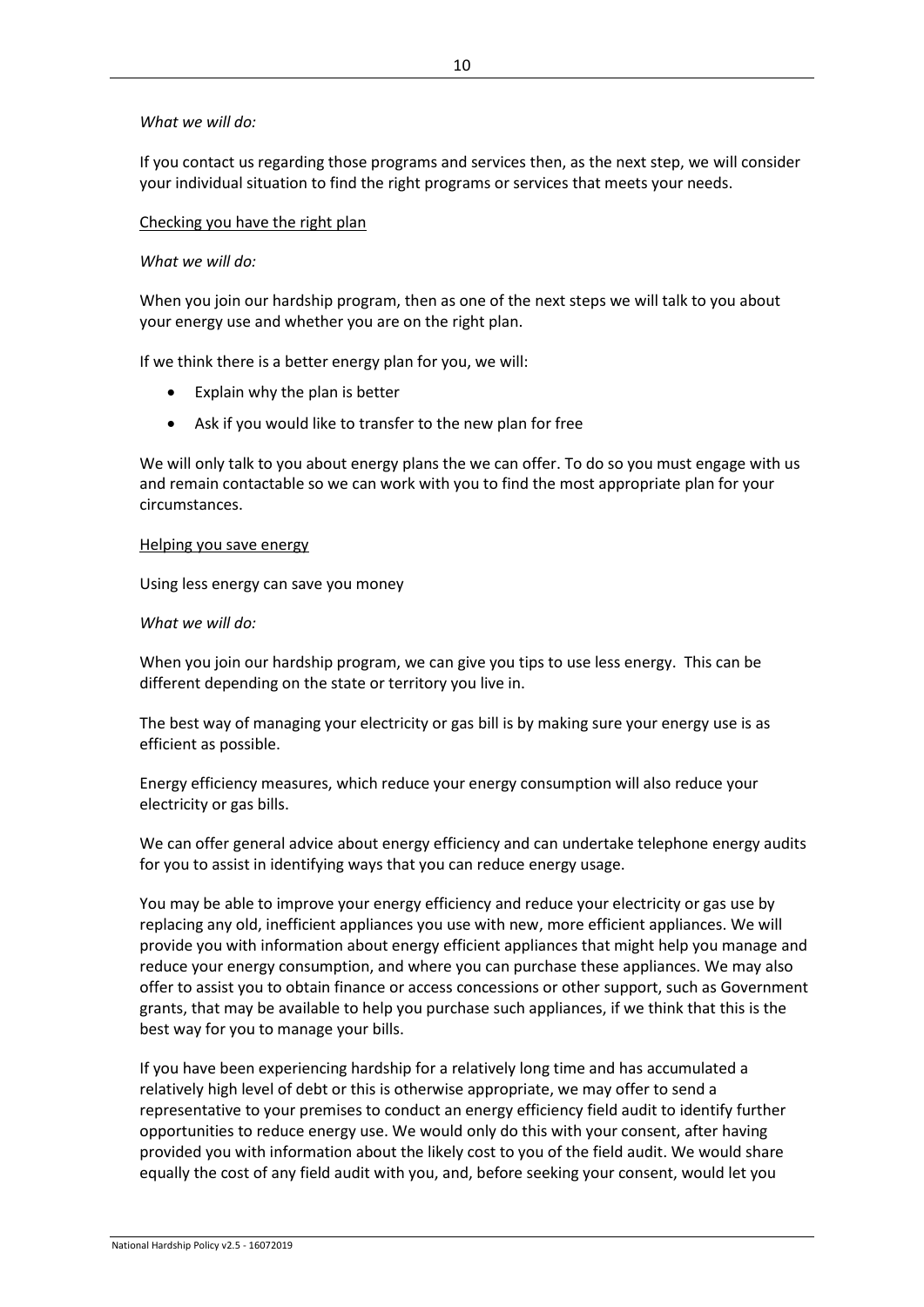know how long it is likely to take for the cost savings from the audit to cover your share of its cost. Before seeking your consent, we would also give you an indicative estimate of the ongoing savings that may be achieved by the energy efficiency measures identified in the audit.

You can ask your account manager for more information about energy audits, the savings they can achieve and how these savings can offset audit costs.

## **11. Assistance can cease:**

We can cancel your payment arrangement if you stop making payments under your plan and do not engage with us. We will attempt to contact you by phone and letter so you can let us know more about your financial circumstances so we can consider possible changes to your payment plan or to other aspects of your hardship program.

However, if you do not respond to our contact attempts, or should you default on two payment arrangements within a 12-month period, we will remove you from the hardship program. A letter confirming that your hardship program has ended will be sent to you explaining the reason for your removal.

We can also remove you from the hardship program if you do not tell us when your contact details change.

You can also terminate your participation in a hardship program at any time by contacting us or by paying off the outstanding amount owed on your account. Otherwise, you will automatically exit the hardship program once the program is complete.

Once your hardship program ends, your account will revert to the normal billing cycle.

However, you can enter another hardship program at any time after that, provided you are eligible to do so under this hardship policy.

#### **12. We will work with you**

If you join our hardship program, we will not:

- Charge late payment fees
- Require a security deposit
- Make changes to your plan without your agreement For example, we will not put you on a shortened collection cycle unless you agree to it first
- Disconnect your service or undertake debt recovery action while you are participating in a hardship program

#### **13. Complaints:**

We manage customer complaints in accordance with Guidelines for complaints handling in organisations.

If you have a complaint about our Hardship Policy, you can contact GloBird Energy on **133 456** or email [customerservice@globirdenergy.com.au](mailto:customerservice@globirdenergy.com.au)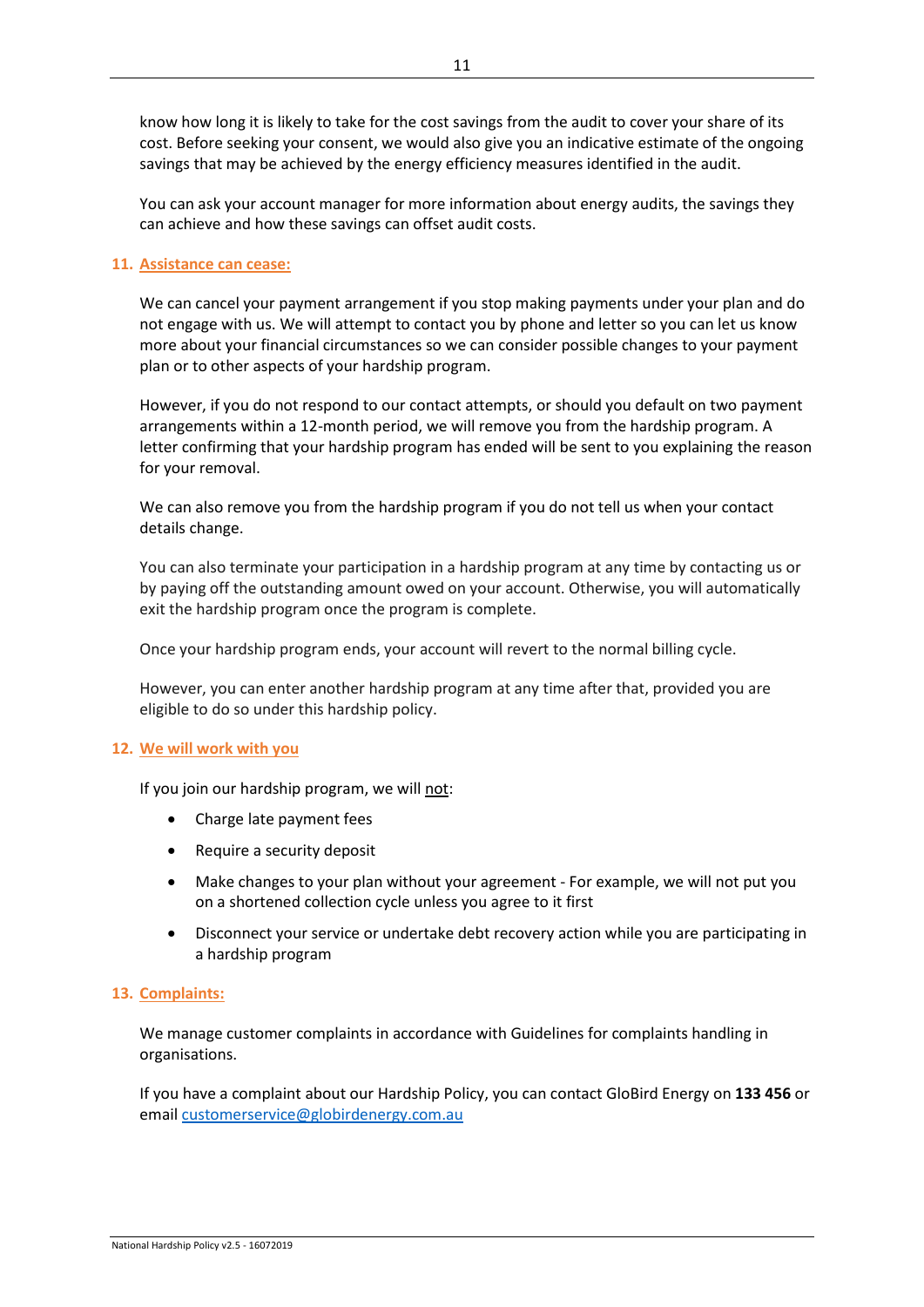We will endeavour to resolve your issue as quickly as possible at the first point of contact. However, if this hasn't been achieved, you can escalate your concern to a senior manager or our complaints department.

If you still feel that your concern hasn't been resolved after that, an independent dispute resolution may be available through the relevant Energy and Water Ombudsman, which can be contacted via:

# **New South Wales: Energy & Water Ombudsman NSW**

Telephone: 1800 246 545 Website: www.ewon.com.au Email: complaints@ewon.com.au Address: Reply Paid 86550, Sydney South NSW 1234 Submit a complaint: [https://www.ewon.com.au](https://www.ewon.com.au/page/making-a-complaint)

# **Energy and Water Ombudsman SA**

Telephone: 1800 665 565 Website: www.ewosa.com.au Address: GPO Box 2947, ADELAIDE, SA 5001 Submit a complaint: [http://www.ewosa.com.au](http://www.ewosa.com.au/index.php/about/submit-acomplaint)

# **Energy and Water Ombudsman Queensland**

Telephone: 1800 662 837 Website: www.ewoq.com.au Address: Level 16/53 Albert Street, Brisbane City QLD 4000 Submit a complaint: [http://www.ewoq.com.au](http://www.ewoq.com.au/submit-a-complaint)

# **Energy and Water Ombudsman Tasmania**

Telephone: 1800 001 170 Website: www.energyombudsman.tas.gov.au Address: 86 Collins St, Hobart TAS 7000 Submit a complaint: [https://www.energyombudsman.tas.gov.au](https://www.energyombudsman.tas.gov.au/enquiries-and-complaints)

# **ACT Civil and Administrative Tribunal**

Telephone: 02 6207 1740 (select option #1) Website: www.acat.act.gov.au Address: Level 4, 1 Moore Street, Canberra City ACT Email: [ewcomplaints@act.gov.au](mailto:ewcomplaints@act.gov.au)

# **14. Privacy:**

GloBird Energy is committed to protecting the personal information of our customers.

No one will know you are facing financial difficulty. Our team is experienced with assisting customers in financial difficulty.

Your privacy is important to us and we take our customer's privacy seriously and with respect.